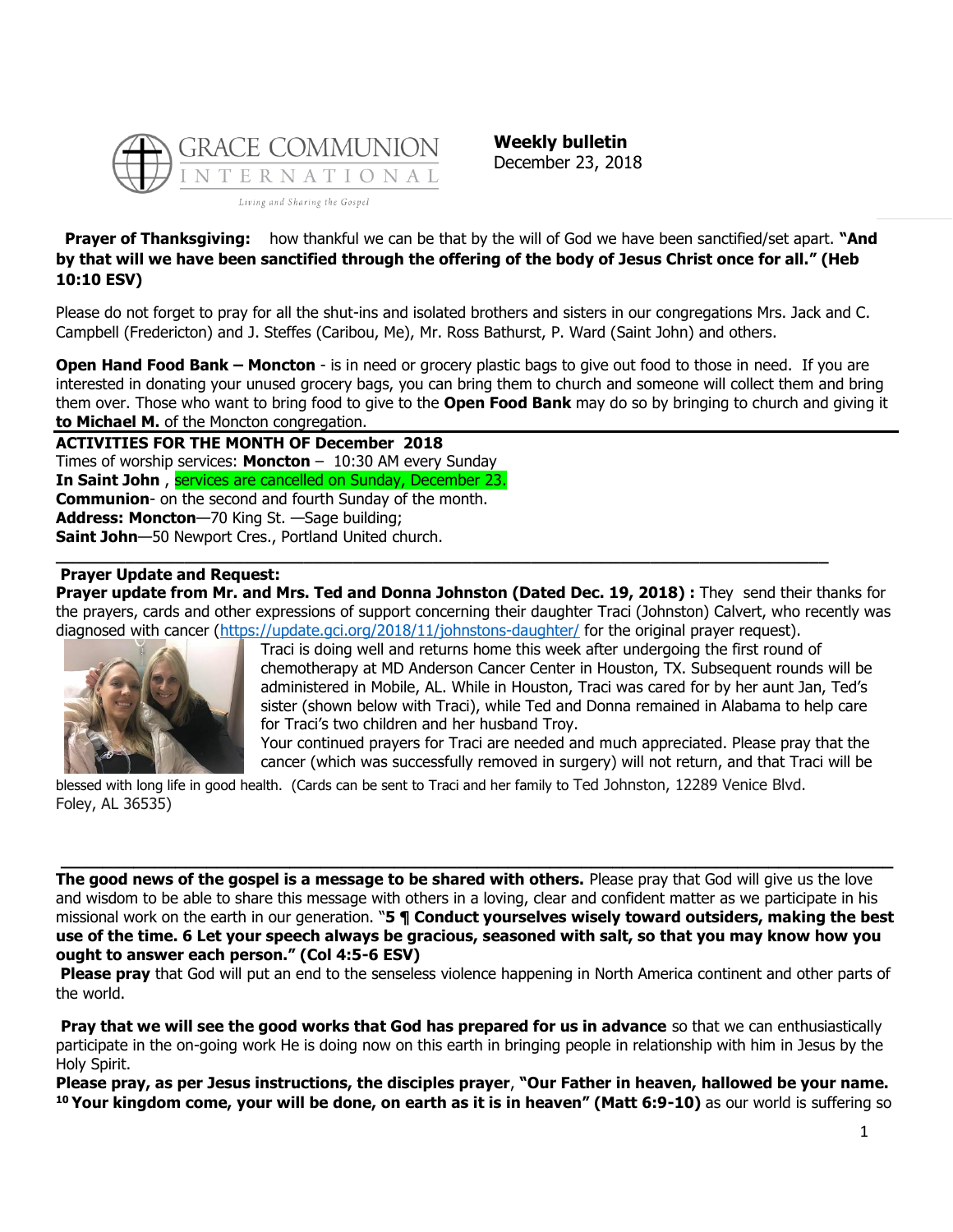much and in need of complete restoration by the King of kings, Jesus. As we are his royal priesthood, let us proclaim the excellencies of him who called us out of darkness into his marvelous light, as we are instructed in 1 Peter 2.

**Pray for the world and for all people**: we live in a world that does not know the way to peace. Important to pray as we are instructed by the apostle Paul — "**1 ¶ First of all, then, I urge that supplications, prayers, intercessions, and thanksgivings be made for all people, 2 for kings and all who are in high positions, that we may lead a peaceful and quiet life, godly and dignified in every way. 3 This is good, and it is pleasing in the sight of God our Savior," (1Ti 2:1–3 ESV)**

## **December 19, 2018 From the President - Grace Communion International**

Dear Brothers and Sisters,

Joseph and Tammy Tkach



I write this letter mindful that it's likely my last contribution to *Update* as a GCI employee (I retire in January). As noted in an [earlier issue](https://update.gci.org/2018/10/passing-of-the-baton-report/), I passed the GCI president baton to Dr. Greg Williams in October.

As I reflect on my years as President of our denomination, many blessings from God stand out in my memory. One has to do with our name—Grace Communion International. I think it beautifully describes our transformation as a fellowship. By the grace of God, we have become an *international, grace*-based denomination that shares in the *communion* of the Father, Son and Spirit. I have never doubted that our Triune God led us into and through the miraculous transformation that got us to this place of great blessing. My dear GCI brothers and sisters, thank

you for your faithfulness in that journey. Your lives are living evidence of our transformation.



Another blessing that comes to mind is one that many of our long-time members will relate to. Over the years, we often prayed in our church services that God would reveal to us more of his truth. Well, God answered that prayer—and in dramatic fashion! He opened the eyes of our hearts and minds to understand the great depth of his love for humanity, and showed us how he is always with us and for us and,

by grace, has our eternal future safe and secure.

Many of you have told me that, over the years, you heard no sermons in our fellowship on the topic of grace. I praise God that, beginning in the mid-1990s, we began to overcome that deficit. Sadly, some reacted negatively to our new emphasis on God's grace, asking questions like, "What is all this Jesus stuff?" Our answer then (as now) was this: "We preach the good news about the one who created us, who came for us, who died for us and who saved us!"



(Used with permission from [Transforming Center\)](https://transformingcenter.org/2015/11/entering-advent-hurry-wait/) Jesus' return?

During this Advent season, I'm focused on the wonder and glory of Jesus' comings for our salvation: through his incarnation and birth, now by the Spirit, and in his yet-future return. It's amazing that some who expectantly look for Jesus' return in glory (often called the "second coming") refuse to celebrate his first coming, his birth. Apparently they don't realize that there would be no second coming without the first. Have they not noticed that Luke devotes an entire chapter in his Gospel to Jesus' birth, and that the Bible nowhere devotes a whole chapter to the timing of

Following the Bible's emphasis on the key events in the life of Jesus, in GCI we celebrate or commemorate our Lord's incarnation, birth, life, death, resurrection and ascension. Though we can't celebrate his return in the same way (it has not yet happened), we do, during Advent, celebrate the *promise* of his return, knowing that Jesus *always* fulfills what he has promised.

As Scripture tells us, our ascended Lord Jesus Christ is now in heaven serving as our High Priest, awaiting his return in glory. As promised, he is preparing "a place" for us ([John 14:1-4\)](https://biblia.com/bible/niv/John%2014.1-4). That place is the gift of eternal life with God, a gift made possible by all that Jesus has and will yet accomplish. Concerning the revealing, through the Spirit, of the nature of that gift, the apostle Paul, quoting Isaiah, wrote this:

We impart a secret and hidden wisdom of God, which God decreed before the ages for our glory. None of the rulers of this age understood this, for if they had, they would not have crucified the Lord of glory. But, as it is written, "What no eye has seen, nor ear heard, nor the heart of man imagined, what God has prepared for those who love him"—these things God has revealed to us through the Spirit. For the Spirit searches everything, even the depths of God. [\(1 Cor. 2:7-10, ESV\)](https://biblia.com/bible/esv/1%20Cor.%202.7-10)